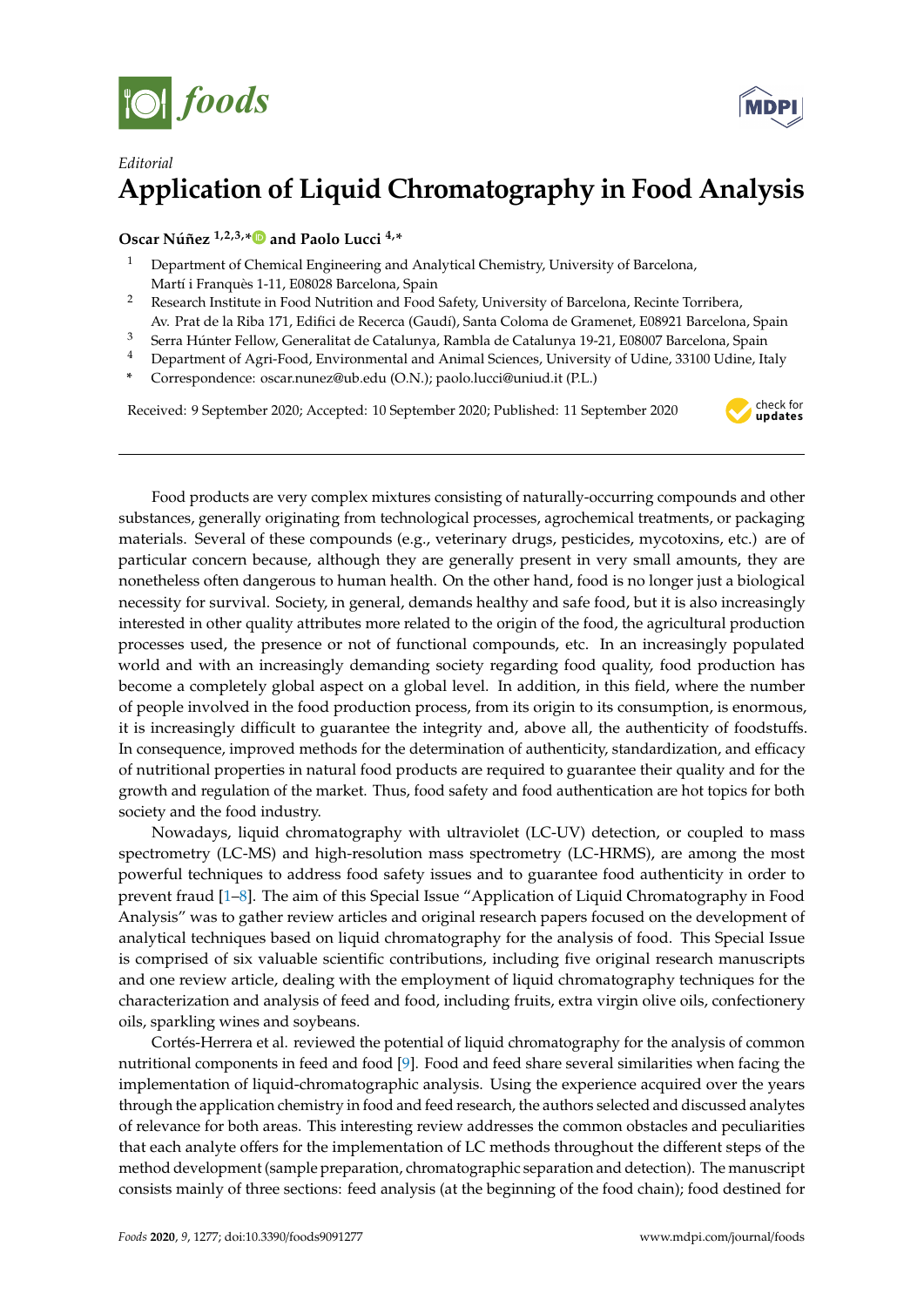human consumption determinations (the end of the food chain); and finally, assays shared by either matrices or laboratories. Polyphenols, capsaicinoids, theobromine and caffeine, cholesterol, mycotoxins, antibiotics, amino acids, triphenylmethane dyes, nitrates/nitrites, ethanol soluble carbohydrates/sugars, organic acids, carotenoids, and hydro and liposoluble vitamins are examined.

Several original research works reported the application of liquid chromatography-based analytical methodologies for the characterization of food products. Loizzo et al. characterized native Colombian fruits and their by-products by determining their phenolic profile, antioxidant activity and hypoglycaemic potential [\[10\]](#page-2-3). The use of ultra-high performance liquid chromatography-high resolution mass spectrometry (UHPLC-HRMS) with an Orbitrap mass analyzer revealed the presence of chlorogenic acid as dominant compound in Solanaceae samples. In addition, and based on the Relative Antioxidant Score (RACI) and Global Antioxidant Score (GAS) values, *Solanum quitoense* peel showed the highest antioxidant potential among Solanaceae samples, while *Passiflora tripartita* fruits exhibited the highest antioxidant effects among Passifloraceae samples. Considering that some of the most promising results were obtained by the processing waste portion, the authors highlighted that its use as functional ingredients should be considered for the development of nutraceutical products intended for patients with disturbance of glucose metabolism. Obyedul Kalam Azad et al. evaluated the effect of artificial LED light and far infrared (FIR) irradiation on phenolic compounds, isoflavones and the antioxidant capacity of soybean (*Glycine max* L.) sprouts [\[11\]](#page-2-4). Six isoflavones (daidzin, glycitin, genistin, daidzein, glycitein and genistein) were determined by LC. The authors applied artificial blue (470 nm) and green (530 nm) LED and florescent light (control) on soybean sprouts, from three to seven days after sowing in the growth chamber. Total phenolic content, antioxidant capacity and total isoflavones content were higher under blue LED compared to control. Thus, results suggested that blue LED was the most suitable light to steady accumulation of secondary metabolites in growing soybean sprouts. In another interesting research work, polyphenolic profiles obtained by high-performance liquid chromatography with ultraviolet/visible detection (HPLC-UV/Vis) and principal component analysis (PCA) were employed by Izquierdo-Llopart and Saurina for the characterization of sparkling wines [\[12\]](#page-2-5). Chromatographic profiles were recorded at 280, 310 and 370 nm to gain information on the composition of benzoic acids, hydroxycinnamic acids and flavonoids, respectively. The authors employed the obtained HPLC-UV/vis data, consisting of composition profiles of relevant analytes, to characterize cava wines produced from different base wine blends by using chemometrics. Other oenological variables, such as vintage, aging or malolactic fermentation, were fixed over all the samples to avoid their influence on the description. PCA and other statistic methods were able to extract the underlying information and provided an excellent discrimination of the analyzed samples according to their grape varieties and coupages. Finally, Santoro et al. performed the characterization and determination of interesterification markers (triacylglycerol regioisomers) in confectionery oils by liquid chromatography-high resolution mass spectrometry (LC-HRMS) [\[13\]](#page-3-0). In the confectionery industry, controlling the formation degree of positional isomers is important in order to obtain fats with the desired properties. The separation of triacylglycerol regioisomers is a challenge when the number of double bonds is the same and the only difference is in their position within the triglyceride molecule. The authors aimed to obtain a chromatographic resolution that might allow reliable qualitative and quantitative evaluation of triacylglycerol positional isomers within rapid retention times, and robustness in respect of repeatability and reproducibility by means of LC-HRMS using an LTQ-Orbitrap analyzer with atmospheric pressure chemical ionizacion (APCI). The time required for the global analysis was relatively short, the chromatographic resolution and efficiency were satisfactory and the mass detection allowed for identifying the isobaric components of each position isomer couple. In conclusion, the described method may well be considered a good diagnostic tool of interesterification consequences that are strictly connected to confectionery product quality.

HPLC-UV was also proposed by Carranco et al. for the authentication and quantitation of frauds in extra virgin olive oils (EVOOs) [\[14\]](#page-3-1). For that purpose, HPLC-UV chromatographic fingerprints recorded at 257, 280 and 316 nm were employed as sample chemical descriptors for the characterization and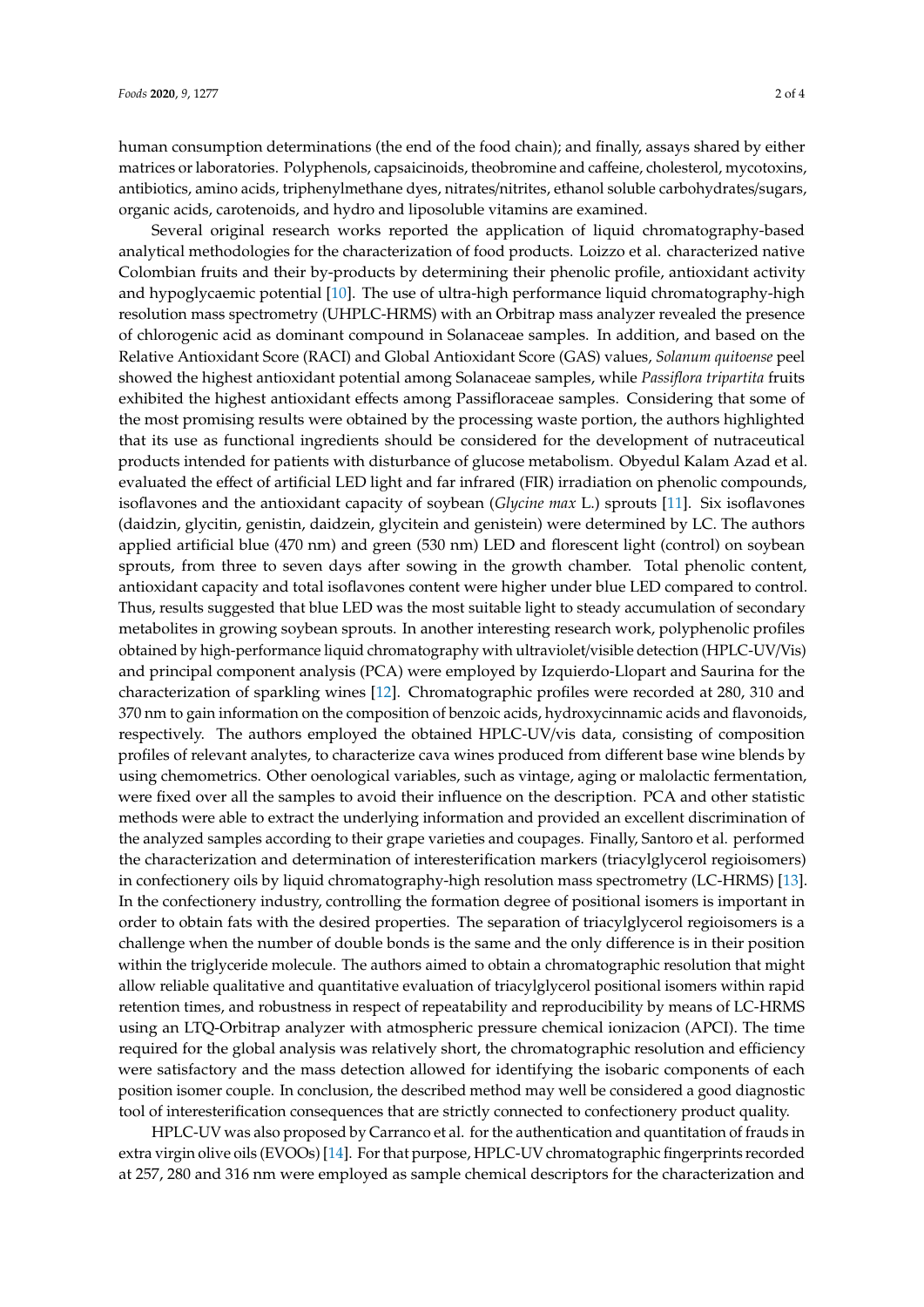authentication of monovarietal EVOOs and other vegetable oils by chemometrics. PCA results showed a noticeable discrimination between olive oils and other vegetable oils using raw HPLC-UV fingerprints as data descriptors. However, the authors observed that selected HPLC-UV chromatographic time-window segments were able to improve the discrimination among the monovarietal EVOOs analyzed. In addition, partial least squares (PLS) regression was employed to tackle olive oil authentication of Arbequina EVOO adulterated with Picual EVOO, refined olive oil, and sunflower oil, achieving highly satisfactory results with overall errors in the quantitation of adulteration in the Arbequina EVOO (minimum 2.5% of adulterant) below 2.9%.

In summary, the Special Issue "Application of Liquid Chromatography in Food Analysis" demonstrated the great importance of liquid chromatography analytical methodologies to address the characterization and determination of targeted compounds in food, as well as to guarantee food integrity and authenticity. In addition, several authors have also demonstrated the requirement of advanced chemometric approaches as essential tools in combination with LC to achieve robust results, not only with the objective of characterizing food composition, but also to obtain satisfactory classification methods, and to prevent food fraud.

**Author Contributions:** Writing—original draft preparation, O.N.; writing—review and editing, O.N. and P.L.; All authors have read and agreed to the published version of the manuscript.

**Funding:** This research received no external funding.

**Conflicts of Interest:** The authors declare no conflict of interest.

## **References**

- <span id="page-2-0"></span>1. Malik, A.K.; Blasco, C.; Picó, Y. Liquid chromatography-mass spectrometry in food safety. *J. Chromatogr. A* **2010**, *1217*, 4018–4040. [\[CrossRef\]](http://dx.doi.org/10.1016/j.chroma.2010.03.015) [\[PubMed\]](http://www.ncbi.nlm.nih.gov/pubmed/20392451)
- 2. Di Stefano, V.; Avellone, G.; Bongiorno, D.; Cunsolo, V.; Muccilli, V.; Sforza, S.; Dossena, A.; Drahos, L.; Vékey, K. Applications of liquid chromatography-mass spectrometry for food analysis. *J. Chromatogr. A* **2012**, *1259*, 74–85. [\[CrossRef\]](http://dx.doi.org/10.1016/j.chroma.2012.04.023) [\[PubMed\]](http://www.ncbi.nlm.nih.gov/pubmed/22560344)
- 3. Núñez, O.; Gallart-Ayala, H.; Martins, C.P.B.; Lucci, P. New trends in fast liquid chromatography for food and environmental analysis. *J. Chromatogr. A* **2012**, *1228*, 298–323. [\[CrossRef\]](http://dx.doi.org/10.1016/j.chroma.2011.10.091) [\[PubMed\]](http://www.ncbi.nlm.nih.gov/pubmed/22153282)
- 4. Núñez, O.; Gallart-Ayala, H.; Martins, C.P.B.; Lucci, P. *Fast Liquid Chromatography-Mass Spectrometry Methods in Food and Environmental Analysis*; Núñez, O., Gallart-Ayala, H., Martins, C.P.B., Lucci, P., Eds.; Imperial College Press: London, UK, 2015; ISBN 9-781783-264-933.
- 5. Preti, R. Core-shell columns in high-performance liquid chromatography: Food analysis applications. *Int. J. Anal. Chem.* **2016**, *2016*, 3189724. [\[CrossRef\]](http://dx.doi.org/10.1155/2016/3189724) [\[PubMed\]](http://www.ncbi.nlm.nih.gov/pubmed/27143972)
- 6. Sentellas, S.; Núñez, O.; Saurina, J. Recent Advances in the Determination of Biogenic Amines in Food Samples by (U)HPLC. *J. Agric. Food Chem.* **2016**, *64*, 7667–7678. [\[CrossRef\]](http://dx.doi.org/10.1021/acs.jafc.6b02789) [\[PubMed\]](http://www.ncbi.nlm.nih.gov/pubmed/27689967)
- 7. Lucci, P.; Saurina, J.; Núñez, O. Trends in LC-MS and LC-HRMS analysis and characterization of polyphenols in food. *TrAC—Trends Anal. Chem.* **2017**, *88*, 1–24. [\[CrossRef\]](http://dx.doi.org/10.1016/j.trac.2016.12.006)
- <span id="page-2-1"></span>8. Esteki, M.; Shahsavari, Z.; Simal-Gandara, J. Food identification by high performance liquid chromatography fingerprinting and mathematical processing. *Food Res. Int.* **2019**, *122*, 303–317. [\[CrossRef\]](http://dx.doi.org/10.1016/j.foodres.2019.04.025) [\[PubMed\]](http://www.ncbi.nlm.nih.gov/pubmed/31229084)
- <span id="page-2-2"></span>9. Cortés-Herrera, C.; Artavia, G.; Leiva, A.; Granados-Chinchilla, F. Liquid chromatography analysis of common nutritional components, in feed and food. *Foods* **2019**, *8*, 1. [\[CrossRef\]](http://dx.doi.org/10.3390/foods8010001) [\[PubMed\]](http://www.ncbi.nlm.nih.gov/pubmed/30577557)
- <span id="page-2-3"></span>10. Loizzo, M.R.; Lucci, P.; Núñez, O.; Tundis, R.; Balzano, M.; Frega, N.G.; Conte, L.; Moret, S.; Filatova, D.; Moyano, E.; et al. Native Colombian fruits and their by-products: Phenolic profile, antioxidant activity and hypoglycaemic potential. *Foods* **2019**, *8*, 89. [\[CrossRef\]](http://dx.doi.org/10.3390/foods8030089) [\[PubMed\]](http://www.ncbi.nlm.nih.gov/pubmed/30832443)
- <span id="page-2-4"></span>11. Obyedul Kalam Azad, M.; Kim, W.W.; Park, C.H.; Cho, D.H. Effect of artificial LED light and far infrared irradiation on phenolic compound, isoflavones and antioxidant capacity in soybean (*Glycine max* L.) sprout. *Foods* **2018**, *7*, 174. [\[CrossRef\]](http://dx.doi.org/10.3390/foods7100174) [\[PubMed\]](http://www.ncbi.nlm.nih.gov/pubmed/30360363)
- <span id="page-2-5"></span>12. Izquierdo-Llopart, A.; Saurina, J. Characterization of sparkling wines according to polyphenolic profiles obtained by HPLC-UV/Vis and principal component analysis. *Foods* **2019**, *8*, 22. [\[CrossRef\]](http://dx.doi.org/10.3390/foods8010022) [\[PubMed\]](http://www.ncbi.nlm.nih.gov/pubmed/30634721)